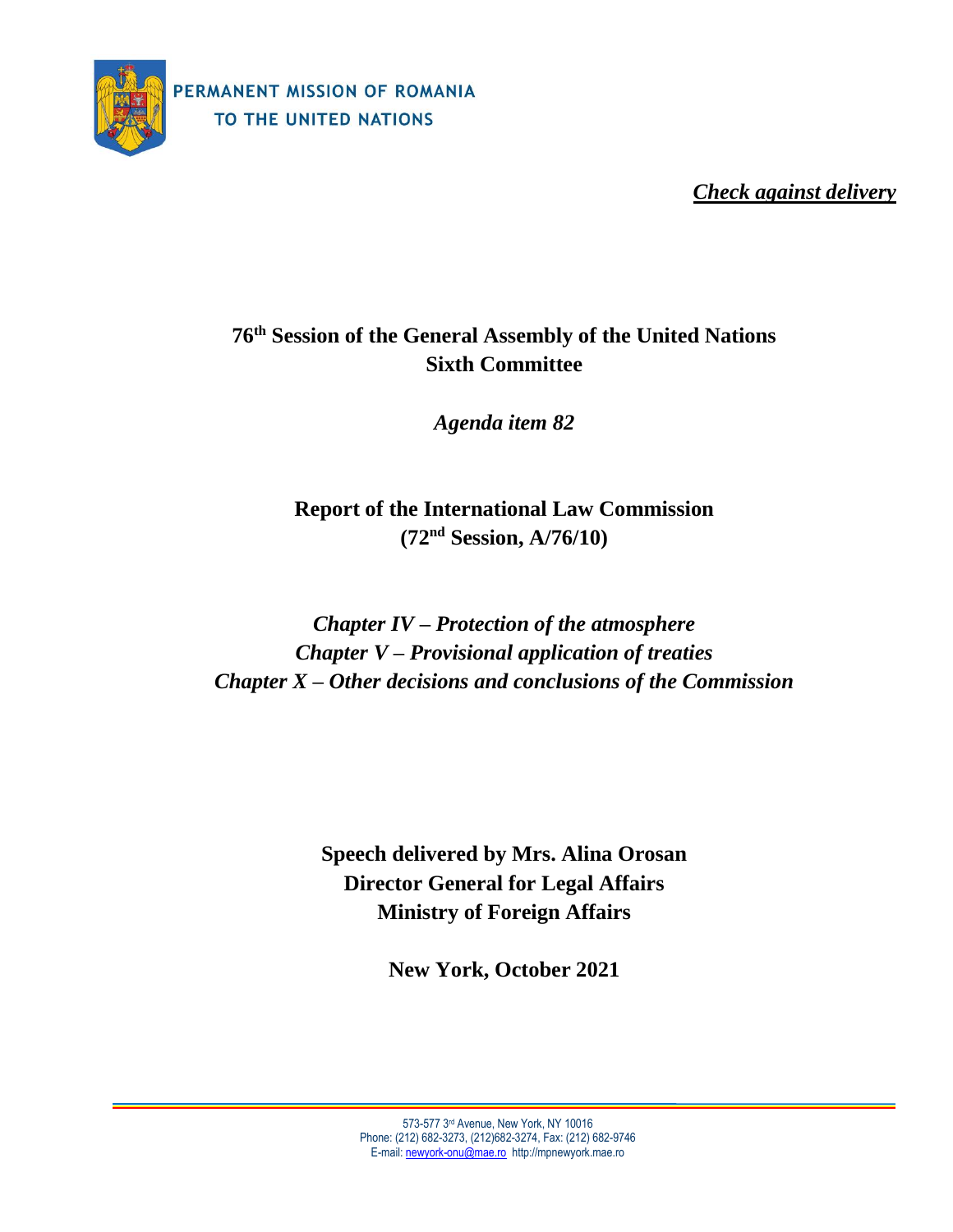### *General remarks*

*At the outset I would like to extend this delegation's congratulations to you for assuming the chairmanship over our Committee and ensure you of our continued cooperation and support.*

At the same time, I would like to express our appreciation to the Chair of the International Law Commission for the comprehensive presentation of the report on this year's ILC session and to all members of the ILC for their continued efforts in ensuring a good progress of work on topics on the agenda of the Commission, relevant for the progressive development and codification of international law. The progress achieved is even more commendable given the difficult sanitary times that required significant adjustments in methodology in order to allow the Commission to hold its regular sessions and ensure that its mandate is discharged in conformity with its terms of reference and the programme of work.

The 6<sup>th</sup> Committee has before it a good report that reflects the conclusion of the work on two rather difficult topics that have been on the ILC's agenda for some time - *Protection of the atmosphere* and the *Provisional application of treaties* – and a good progress of work on other very important topics of high relevance to the current challenges faced by the international community (I would highlight specifically the topic *Immunity of state officials and Sea-Level Rise*).

With two topics being removed from the agenda of the ILC, we would be interested to learn on the other topics that ILC reflects to address further, as part of its current programme of work. My delegation has previously manifested interest in ILC looking further into the legal regime relevant to the *prevention and repression of piracy armed robbery at sea*, and deepening the study in connection with the principle of *universal criminal jurisdiction* in order to guide States in their discussions on the subject matter. We have also welcomed the intended consideration by the ILC of the *settlement of international disputes to which international organisations are parties* and we encourage ILC to include this topic in its current work programme.

### *Chapter X – Other decisions and conclusions of the Commission*

We note further the decision of the ILC to include in its long-term programme of work the topic *Subsidiary means for the determination of rules of international law*, seen as fitting into the previous work done by the ILC in relation to the sources of international law. Although we see some merit in such an analysis by the ILC, we do not think at this point that the study on subsidiary means for the determination of rules of international law be prioritized over other topics that are on the long-term programme of work of the ILC.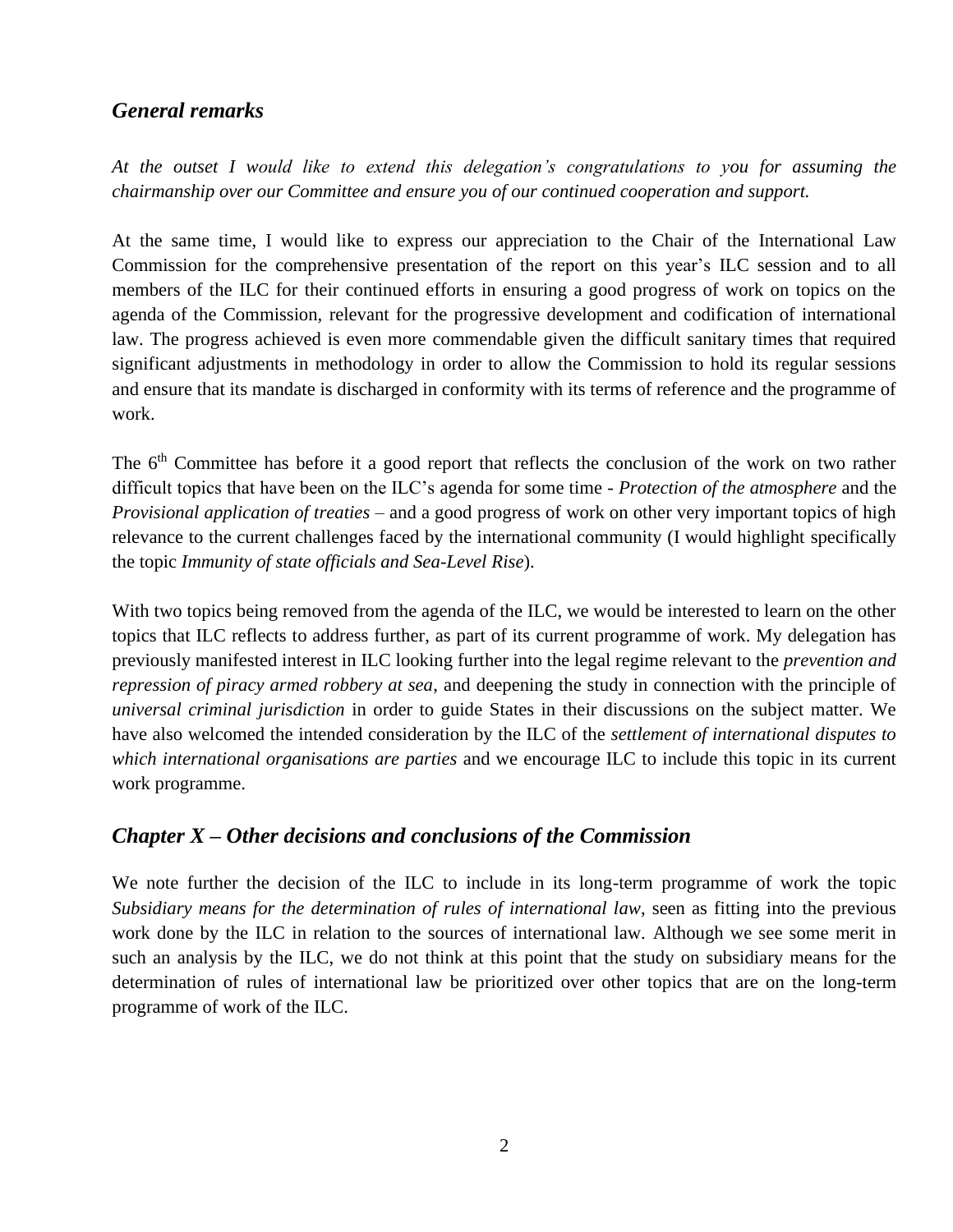#### *Chairperson,*

Turning to the order of business, with regard to the **Chapters IV and V** of the report, my delegation would like to submit the following views:

## *Chapter IV – Protection of the atmosphere*

Romania expresses its deep appreciation for the outstanding contribution and continuous work of the Special Rapporteur, Mr. Shinya Murase.

The Draft Principles reflect and systematize a growing set of norms, which can be used to address the profound impacts of atmospheric pollution and atmospheric degradation, without prejudice to polluterpays principle, the precautionary principle and the common but differentiated responsibilities principle, without affecting the status of airspace under international law, nor questions related to outer space.

We underline the progressive character of the principles. The seventh preambular paragraph emphasizes the interests of future generations, including with a view to human rights protection, as well as intergenerational equity. In taking measures to protect the atmosphere today, it is important to take fully into account the long-term conservation of the quality of the atmosphere, as a valuable universal resource of the humankind.

We bear in mind that the protection of the atmosphere is closely linked to numerous activities and to the oceans and the law of the sea owing to the close physical interaction between the atmosphere and the ocean. As such, the draft guidelines concern both the transboundary and global contexts. In the context of transboundary atmospheric pollution, the obligation of States to prevent significant adverse effects is strongly established as customary international law (confirmed in the Commission's articles on prevention of transboundary harm from hazardous activities and by the jurisprudence of international courts and tribunals). However, the existence of such obligation for global atmospheric degradation remains undecided.

In addition, we note that significant adverse effects on the atmosphere are caused, in large part, by the activities of individuals and private industries. In this respect, due diligence requires States to "ensure" that such activities within their jurisdiction or control do not cause significant adverse effects, although they might not be directly attributable. We are pleased with the way in which this responsibility is evidenced and reflected in the draft guidelines and the specific commentaries.

We see as important that the guidelines underscore as a separate obligation, the obligation of States to cooperate, as appropriate, to protect the atmosphere from pollution and degradation. The duty of States to cooperate comes as integral part of the general obligation of States to protect the atmosphere, as a resource that in itself cannot be separated by boundaries.

Furthermore, the guidelines seek to avoid fragmentation between the relevant rules regarding protection of the atmosphere and other fitting instruments (trade law, human rights law, law of the same to name a few), and looks at these aspects in an integrated manner.